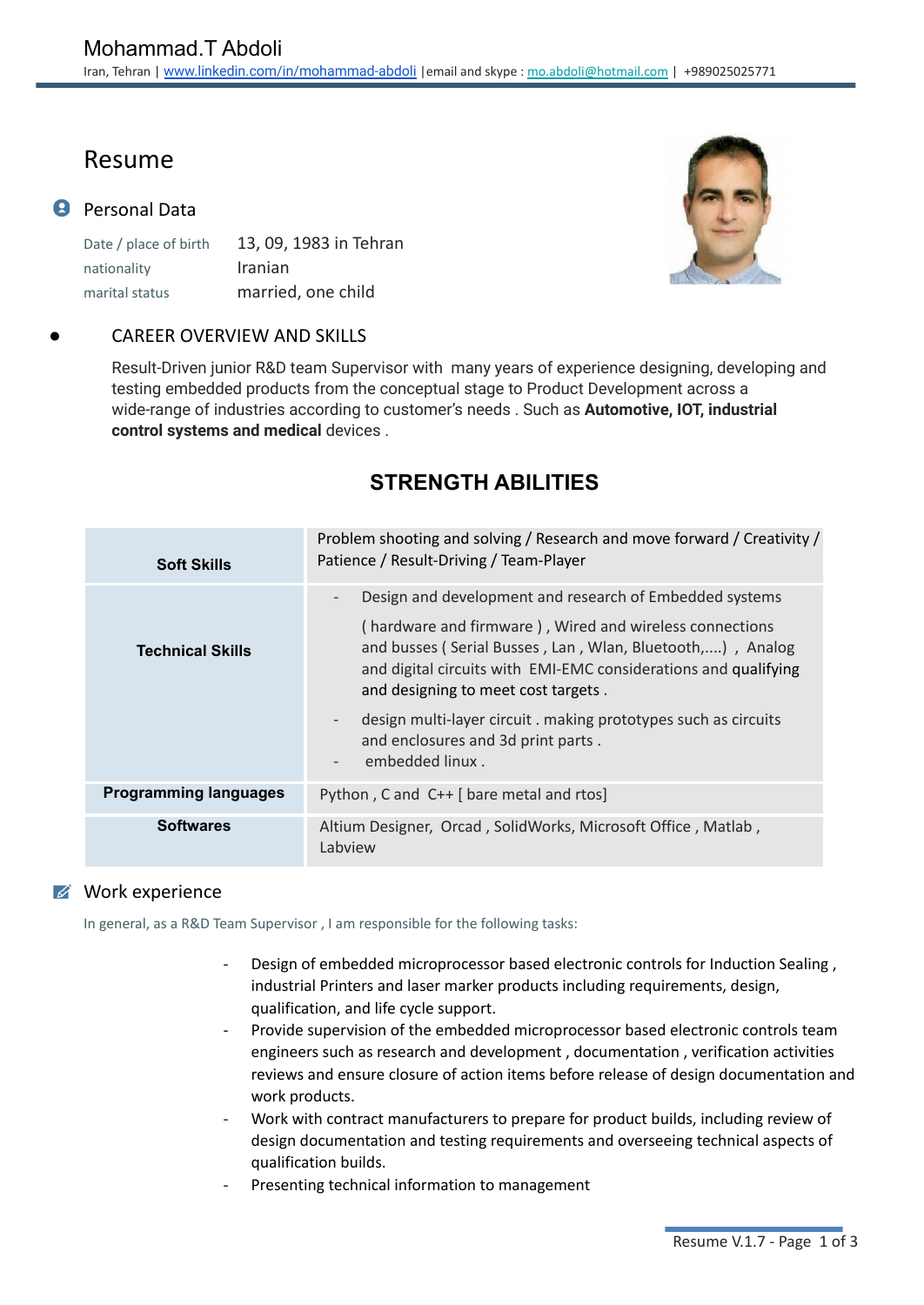In general, as a Senior Embedded Systems Designer and Developer, I was responsible for the following tasks: - Responsible for research and development and documentation of:

| $\qquad \qquad \blacksquare$<br>$\qquad \qquad \blacksquare$<br>$\overline{\phantom{a}}$ | Block diagrams, hardware and mechanical constructions (housing and subracks),<br>BOM's, system test plans and assembly procedures, firmware, embedded Linux-bash<br>scripts, prototypes, technical change notes, installation and product maintenance<br>manuals.<br>Working in the context of the supply chain and manufacturing to develop a clean design<br>and hardware design for end customers.<br>Working directly with ODM, OEM partners to design and test hardware solutions.<br>Work with cross-functional team members to develop requirements and specifications. |
|------------------------------------------------------------------------------------------|--------------------------------------------------------------------------------------------------------------------------------------------------------------------------------------------------------------------------------------------------------------------------------------------------------------------------------------------------------------------------------------------------------------------------------------------------------------------------------------------------------------------------------------------------------------------------------|
| From May, 2021                                                                           | Taksun CO., LTD. Tehran, Iran ( www.taksun.co )<br><b>Research and Development Supervisor</b><br>Research and Development and Design of embedded microprocessor based<br>electronic controls for Induction Sealing, industrial Printers and laser<br>marker products including requirements, design, qualification, and life cycle<br>support.                                                                                                                                                                                                                                 |
| from JUN, 2019<br>May, 2021                                                              | Parto Dadeh CO., LTD. Tehran, Iran ( http://partodadeh.com/?lang=en )<br><b>Senior Embedded Designer and Developer</b><br>Research, design and development of Aviation control systems.<br>Testing and documentation of the system according to the standards.                                                                                                                                                                                                                                                                                                                 |
| Jan, 2013 - Jun, 2019                                                                    | Pouya Pajouhan Control CO., LTD. Tehran, Iran<br><b>Senior Embedded Designer and Developer</b><br>Mar, 2016 - Jun, 2019<br><b>Embedded (Hardware) Designer and Developer</b><br>Jan, 2013 - Mar, 2016<br>Research, Design and Development of Embedded Systems includes, Hardware,                                                                                                                                                                                                                                                                                              |
|                                                                                          | Firmware, Mechanics (Case and Enclosure) for:<br>3-Phase Power meters, Thermocouple Based Temperature measurement and<br>Controllers for (Multi Thermocouple and PID Controller), RTD Based Temperature<br>measurement and Controllers for (Multi Thermocouple and PID Controller<br>), Industrial Phase controllers, industrial Load controllers, Wireless Water wells<br>Status monitoring, Industrial custom designed PLCs and HMIs, variable speed<br>compressors Control (Cooling System).                                                                                |
| Jan, 2012 - Nov, 2013                                                                    | Iranian Embedded Systems CO., LTD. Tehran, Iran<br><b>Embedded (Hardware) Designer and Developer</b><br>Research, Design and Development of Embedded Systems includes,<br>Hardware, Firmware, Mechanics (Case and Enclosure) for: Customised PLC<br>system with Can and Rs485-modbus Network, Analog (0-5 and 4-20ma),<br>Digital IO(Namur, Transistor, Relay), Can toUSB, 7" HMI for OIL and GAS                                                                                                                                                                              |

Projects .